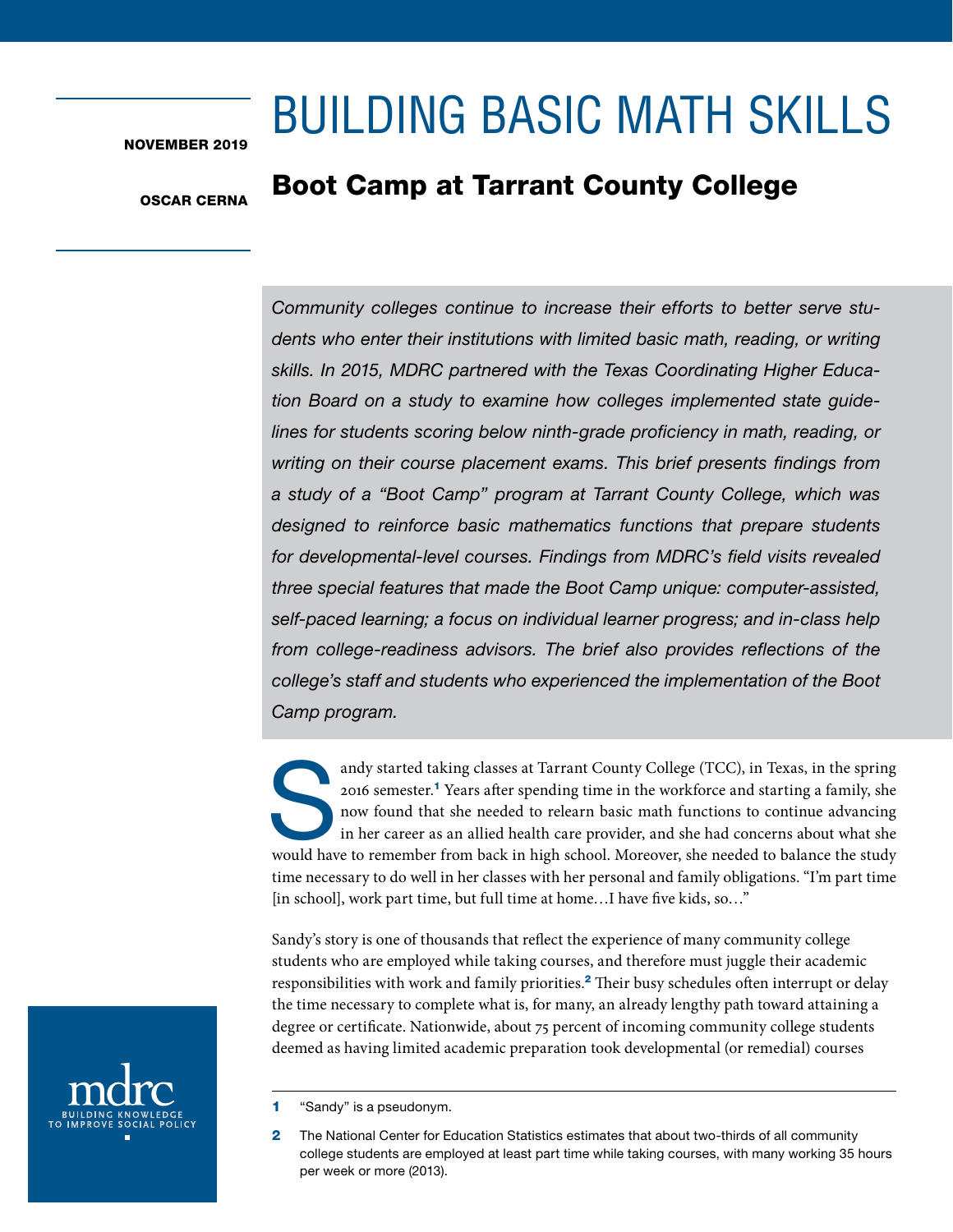during their college years, but those who could not complete their developmental course sequence were less likely to move on to college-level courses, persist through college, or earn a degree or credential.<sup>3</sup> Many who do begin the developmental math sequence, which sometimes includes three courses or more, struggle to pass even the first developmental course.<sup>4</sup>

In recent years, this pattern has fueled important policy and program changes affecting how community colleges serve the needs of incoming students who have limited basic math, reading, or writing skills. In 2013, the Texas Higher Education Coordinating Board (THECB) issued a set of policy guidelines for community colleges as part of the "Texas Success Initiative" (TSI) for assessing incoming students' college readiness and for placing them into college-level or developmental courses. The TSI guidelines sought to reduce the number of developmental education courses that colleges offered — which at some colleges included four to five levels of developmental education — to two course levels. This action essentially eliminated the lowest course level of the developmental math sequence (which primarily served students with skills below the ninth-grade level)<sup>5</sup> and

introduced the policy guidelines in conjunction with a new "TSI Assessment," which was designed to identify students whose skills were below college level.<sup>6</sup> The new policy recommended that all colleges use a standardized "cut score" (a minimum score, or cut-off point, for determining a student's skill level) to assign students into three groups: those ready for college-level math (that is, twelfthgrade proficiency or higher), those with ninthgrade to eleventh-grade proficiency, and those with proficiency below the ninth-grade level. Students who scored below the ninth-grade level on the TSI Assessment were given an additional test called the "Adult Basic Education (ABE) Diagnostic," which divided test-takers into six different levels instead of only three — ABE Level 1 (performing below a second-grade level) through ABE Level 6 (performing at a twelfth-grade level), $<sup>7</sup>$  with the state</sup> recommending a different offering for students at each level.

In 2015, MDRC partnered with THECB on a study to examine how colleges in Texas implemented state policy guidelines for students whose scores on their math assessment placed them below the ninth-grade level. During the 2015-2016 and 2016- 2017 academic years, MDRC conducted field visits

- 3 Xianglei Chen and Sean Simone, *Remedial Coursetaking at US Public 2- and 4-Year Institutions: Scope, Experiences, and Outcomes,* NCES 2016-405 (Washington, DC: National Center for Education Statistics, US Department of Education, 2016).
- 4 Shanna Smith Jaggars and Georgia West Stacey, *What We Know About Developmental Education Outcomes,*  Research Overview (New York: Columbia University, Teachers College, Community College Research Center, 2014).
- 5 THCEB's definition of ninth-grade-level math skills is the ability to perform basic math functions with whole numbers, decimals, and fractions, and to interpret simple algebraic equations, tables, and graphs. [OK/correct as edited? If no, please modify as needed. Wording wasn't quite clear as originally written.]
- 6 College for All Texans, *Texas Success Initiative Assessment* (Austin: Texas Higher Education Coordinating Board, 2017).
- 7 The term "ABE" which stands for "Adult Basic Education" is not necessarily accurate here, since neither the test nor the related programs are supported by Adult Basic Education funding. ABE programs have traditionally been reserved for those without a high school diploma, whose funding and guidelines generally differ from those for low-skilled students in college who are pursuing a degree or certificate. The THECB adopted this terminology during the early phases of formulating the policy, and it is used here to stay consistent with the policy and program changes that the state was making.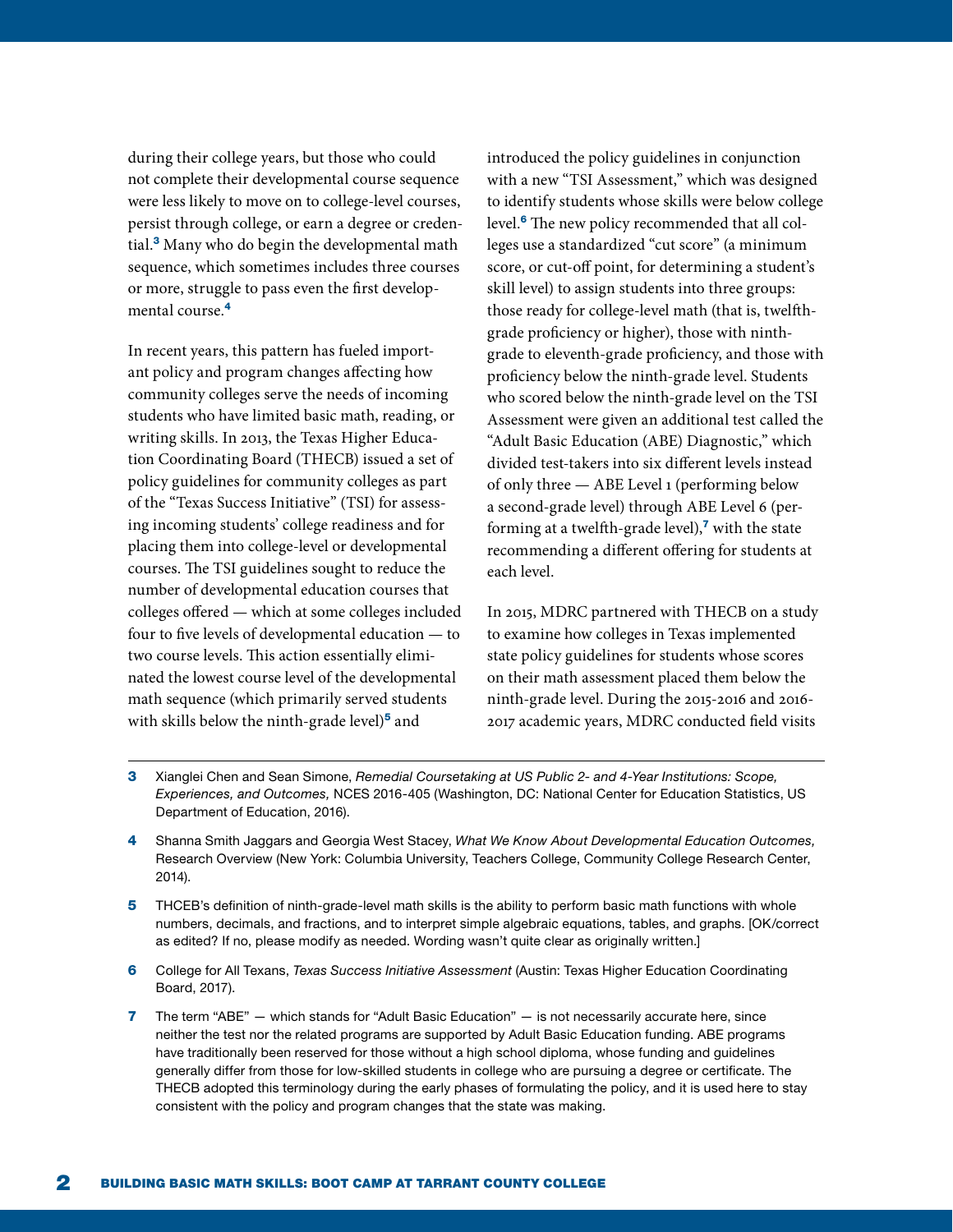to TCC to research the implementation of its "Boot Camp" program — a voluntary, free, noncredit program offered by the college to develop and reinforce basic mathematics skills that students need for developmental math courses.<sup>8</sup> MDRC researchers interviewed TCC senior administrators and conducted focus groups with instructors, advisors closely associated with the Boot Camp program, and students like Sandy who registered for the program.

This brief presents findings from MDRC's study of the Boot Camp program at Tarrant County College. The purpose of this brief is to highlight the key aspects of the Boot Camp model implemented by TCC to direct those students who score under ninth-grade-level proficiency into courses that could help them build their basic math skills before enrolling in a developmental math course.

## TCC'S BOOT CAMP DESIGN

As a result of the THECB policy guidelines, TCC and other community colleges directed students like Sandy to programs on campus that could help them master basic math functions, while also eliminating the need to offer multiple levels of required developmental math courses. TCC chose to offer a Boot Camp program for its incoming students whose test scores were below the ninth-grade level — that is, ABE Levels 4 and below. TCC directed those students who scored at the ninth-grade level or above to enroll in the first of the three levels of developmental math.

The Boot Camp was designed to increase and reinforce basic mathematics skills — as well as reading and writing basics if needed — in order to better prepare students for developmental-level course curricula.<sup>9</sup> Students in Boot Camp were required to navigate online module lessons that focused on the four math operations (addition, subtraction, multiplication, and division) and basic arithmetic (fractions and decimals).<sup>10</sup> They could decide which module lesson to start with, although some higher-level modules, such as basic fractions, required a solid understanding of the more basic modules. After completing each module, a student automatically received an assessment that was embedded in the program software. Students who passed the assessment could proceed to the next module; if they did not pass, they were directed to repeat the module lesson. After successfully completing all the Boot Camp modules, students were given a post-Boot Camp assessment test to determine whether they were ready for developmental math.

Although students registered for Boot Camp "sections" that took place during blocks of one and a half to two hours — much as they would for college-level or developmental-level credit course sections — the Boot Camp sections were open entry and open exit, meaning that students could start the program at any time after the beginning of the semester and remain for however long they needed to reach ninth-grade proficiency.<sup>11</sup> If they scored at the ninth-grade level or higher in their post-Boot Camp assessment test early enough in the semester, they could enroll in the lowest level of developmental math in the same semester, thereby

- 8 Since the Boot Camp was noncredit and was not an official academic course at TCC, students that registered could not use the program to count towards degree requirements, transfer credit, or financial aid eligibility.
- 9 Students could take other, non-math developmental courses or college-level courses for which they were eligible while enrolled in Boot Camp, as some did have higher levels of reading or writing proficiency.
- 10 TCC's Boot Camp program used the Plato instructional software to deliver course content; see http://info.plato. com.
- 11 Boot Camp was offered during blocks of one and a half to two hours in the TCC course schedule. Although students had to register for a specific day and time, they were permitted to use the lab any time it was open.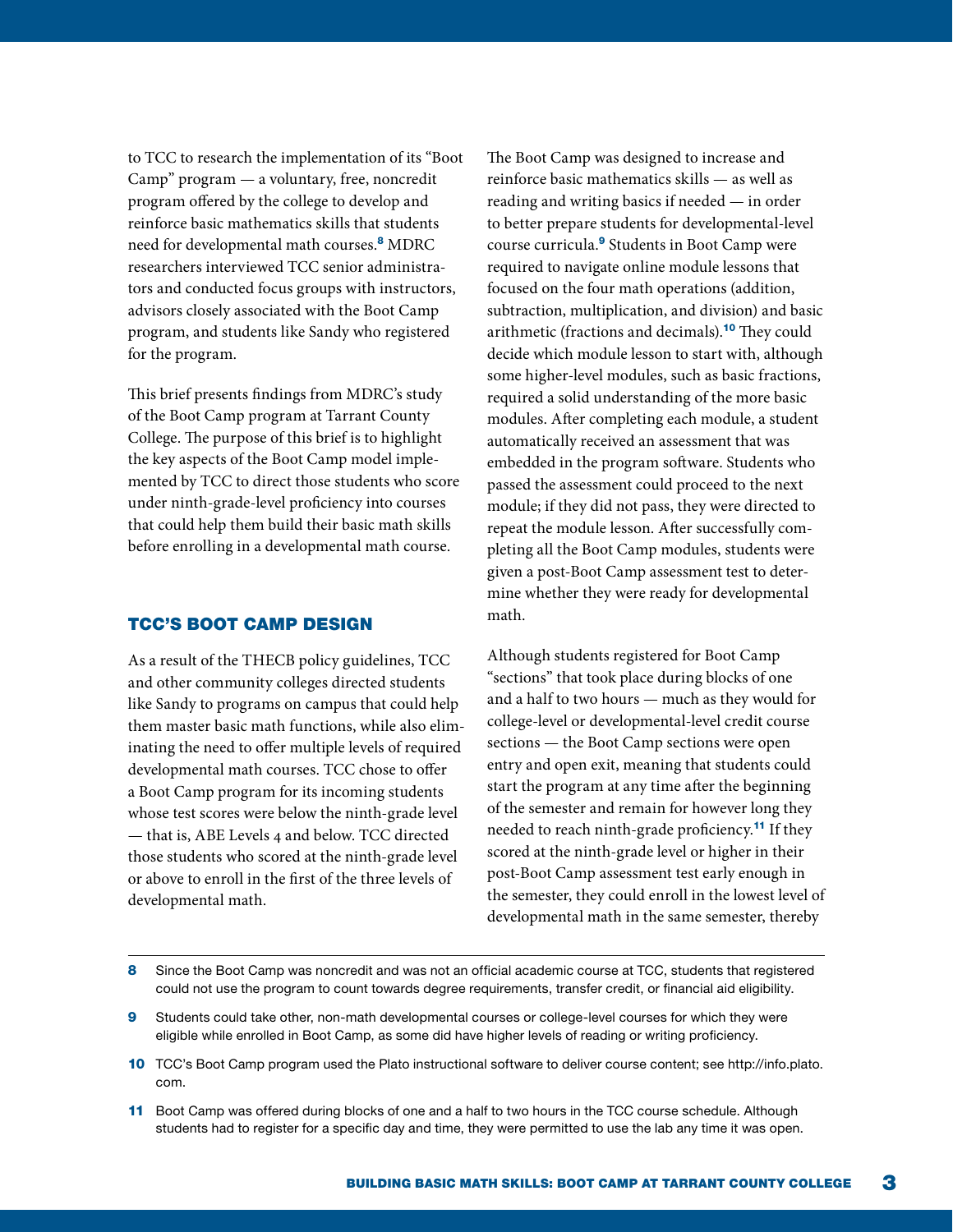in theory gaining the opportunity to fulfill their remedial needs faster than under the old system, — in which multiple semester-long developmental math courses were required and — could take two or even three semesters to complete. Moreover, students who did not reach the ninth-grade level in one semester were free to take more time as needed. The course was tuition-free but did not offer college credit or count toward financial aid eligibility.

Boot Camp sections took place inside computer lab classrooms across the five TCC campuses. Students had to register for, and were expected to, attend the lab on a specific day and at a specific time, although they were also permitted to use the lab anytime it was open and seating was available. Each section had one math instructor and one reading instructor available in the lab to assist students as they worked. The goal for students was to master all four basic math operations and to perform basic fraction and decimal operations. Instructors were tasked with helping students to determine areas where they had mastered content and areas where they needed more attention to reach mastery. "College-Readiness Advisors" were also assigned to work with Boot Camp students during and after class to teach them test-taking strategies and to discuss their educational and career pathways, and to encourage students to enroll in and regularly attend Boot Camp and refer them to academic and student services on campus or in the local community.

Findings from MDRC's field visits revealed three special features that made the Boot Camp unique and set it apart from other TCC offerings: selfpaced learning, a focus on individual progress, and help from the College-Readiness Advisors. These features are described in the following pages, along with the reflections of the TCC staff and students who experienced the implementation of the Boot Camp program.

# SELF-PACED LEARNING

The Boot Camp program was designed to allow students to work at the speed and intensity that was most conducive to their making progress and building their skills. Time in the lab for Boot Camp sections was flexible, but for enrollment purposes, students still needed to formally register for one Boot Camp section that best fit into their overall schedule. While they were expected to primarily attend Boot Camp and work on the associated lessons during their assigned section times, students were also permitted to attend any morning, afternoon, or evening sections to work independently on their modules if space and computers were available. Some students who enrolled in Boot Camp seemed to appreciate the chance to adjust their lab time according to their unique schedules. One student noted, "If I have more homework, then I come back [to the lab] at other times, like evenings or whenever else I might have time." Another explained, "If you get out of one of your classes early, most of the teachers that are in the [morning] sections will allow you to get an extra hour in [the lab]."

Because Boot Camp was an open-entrance/openexit, self-paced program, students registered for sections as late as the last month in the semester. They could begin and eventually complete the program before the end of the semester, or theoretically leave the program at any point in the semester if they believed that they had mastered the content needed to retake and pass the TSI placement test. For instance, students could choose to retest and possibly place into the next level of math — typically the first developmental math course after only one week in Boot Camp, or at any point thereafter. Some students who were interviewed noted the convenience of not always having to attend the program during their designated days in the lab, which enabled them to accommodate any changes to their work schedules or have time avail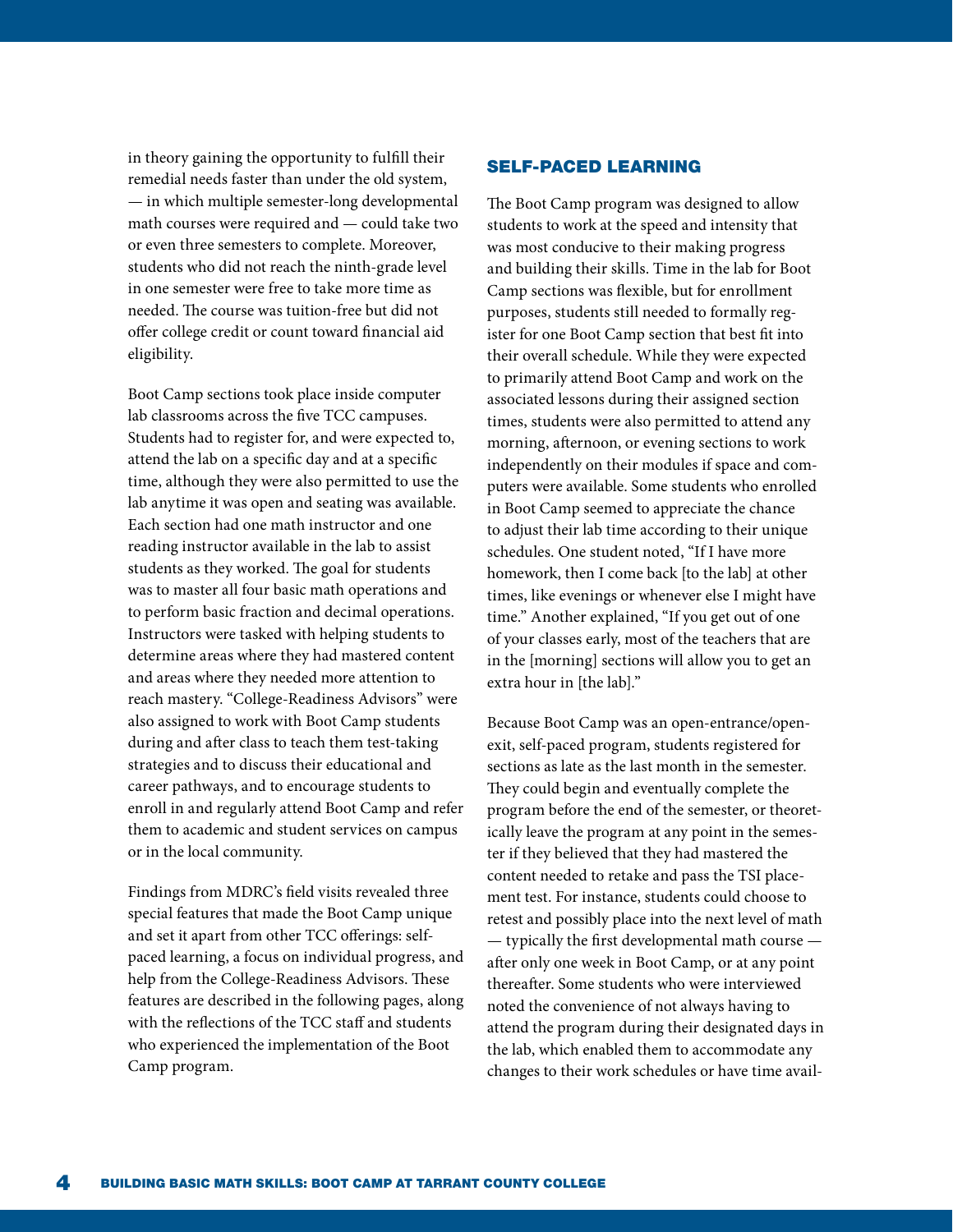able for job interviews. As one Boot Camp student put it, "The flexibility is just great."

While the program was open to anyone scoring below a ninth-grade proficiency level, some advisors considered the course to be of special benefit to older students in particular (if their scores made them eligible for Boot Camp) — like Sandy, whose story begins this brief — who were returning to college or coming in for the first time after years in the workforce. A TCC advisor described the advantage that the Boot Camp's flexible model afforded to returning students in this way:

For those adult learners who are returning, maybe it's been 15 years since they've been in school, haven't used some of those skills in a while, they need to brush up. The ones that come in third-, fourth-, fifth-grade level, they're going to be open entry and open exit for quite a while before they get there.

Another advisor noted the course's role in lifting students' spirits for eventually completing their math requirements:

I've had students [in Boot Camp courses] come to me and say, "You know what? I attended TCC years ago and I couldn't get through the math. And so now I can. I have hope that I may be able to make it through math and graduate."

#### A FOCUS ON INDIVIDUAL PROGRESS

s mentioned earlier, TCC administra-<br>tors designed the Boot Camp course so<br>that two instructors could be available<br>inside computer labs to help students<br>with the online lessons and to interpret module tors designed the Boot Camp course so that two instructors could be available inside computer labs to help students with the online lessons and to interpret module assessments that summarized how well a student mastered particular areas of basic math competency and identified which areas needed further attention.

Boot Camp instructors noted that the computer-generated assessments offered each student the opportunity to make improvements in areas of math where they struggled most, thereby making a "program that's fit just for them." Boot Camp students who were interviewed confirmed that their Boot Camp instructors helped them interpret their diagnostic assessment scores so that they knew which modules to go back to and attempt more practice problems. Some students mentioned the importance of having instructors on hand in the lab to explain or clarify their assessment scores or the skills that the online program recommended they further hone. When asked how his instructor helped him, one student stated, "Wherever you're struggling, that's where you work. They're not going to mess with the things that you already know about. They're just going to have you concentrate on the things that you need to work on more." Added another, "It's custom[ized] to you, because no matter what subject you're having difficulty with, [they] will help you with it and improve your skills more than what you already have done."

The diagnostic assessments provided within each module lesson also gave instructors a reference for how prepared students were to test into a higher level of math. Boot Camp instructors reviewed the list of recommended module lessons with students from the assessment summaries that were generated after a student attempted a module test. Since each module assessment indicated how close a student was to scoring above the ninth-grade proficiency level, Boot Camp instructors encouraged students who scored close to the ninth-grade level to retake the TSI placement exam so they might test out to the next level. Recalling how his Boot Camp instructors approached him about progressing to the next level, one student explained, "They told me that if I can brush up … then when the next semester comes along, I could pass the [placement] test and get into college [level]. They just pointed me in the right direction. I'm so grateful for it."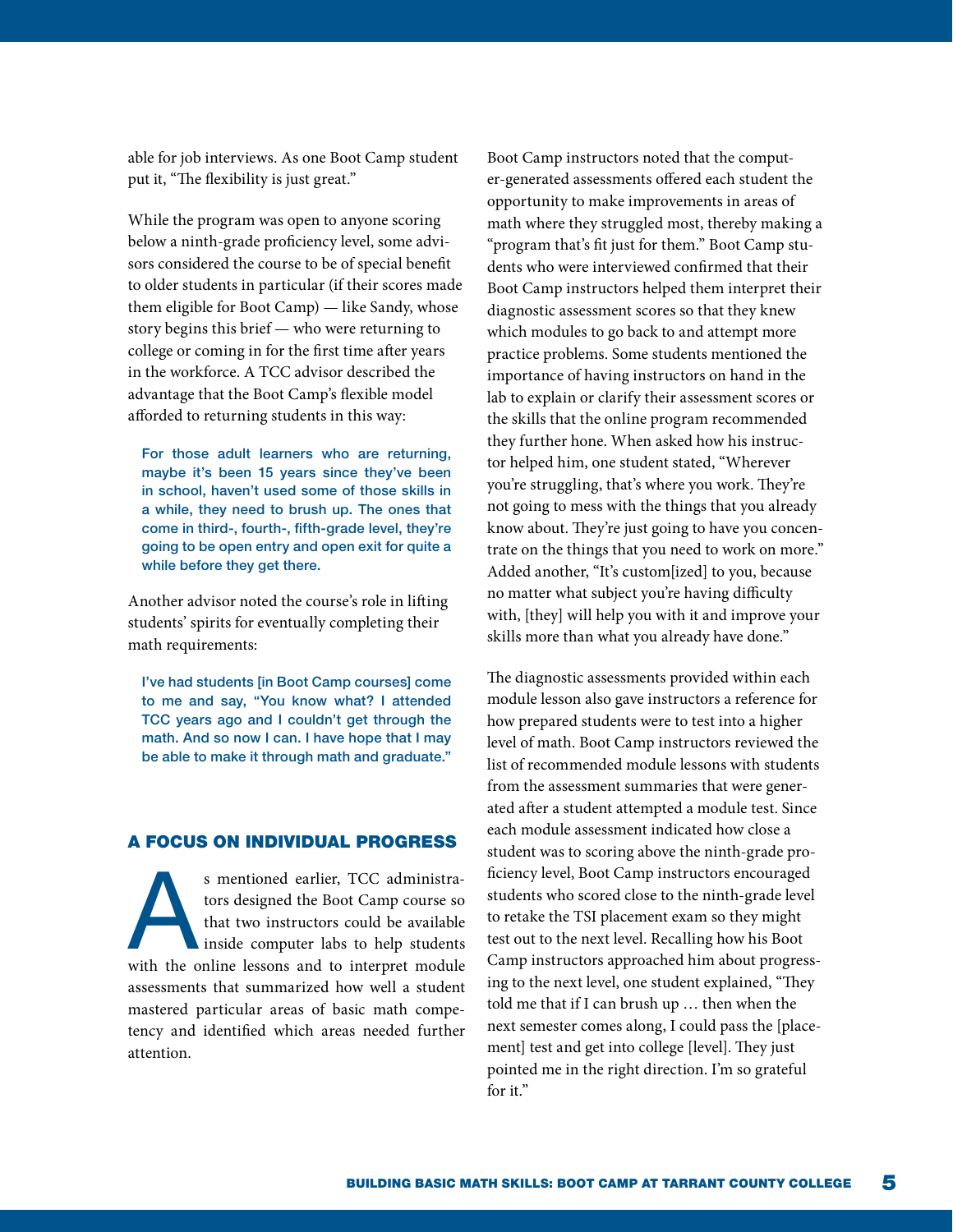# HELP FROM COLLEGE-READINESS ADVISORS

College-Readiness Advisors were assigned to contact students who were eligible to register for Boot Camp (based on their score of Level 4 or below on the ABE test), and each student in the Boot Camp was assigned to an advisor. Along with the task of recruiting eligible students like Sandy to enroll in the Boot Camp, the college-readiness advisors also encouraged students to adopt good academic habits and to attend Boot Camp regularly. These advisors monitored the timing of enrolled Boot Camp students' course sequences (that is, how long after enrolling they began the course), followed students' progress through the program's online module assessments, and provided additional academic and career referrals to other campus or community services when needed.

In the Boot Camp labs, the college-readiness advisors made 15-minute presentations at least three times during the semester — right at the beginning, right before midterms, and right before finals — that focused primarily on honing academic skills, identifying campus resources, and registering students for the subsequent semester, respectively. Most advisors attended Boot Camp sections at least once a week to check in with students and with the instructors to find out whether additional guidance or service referrals from them were needed. Advisors were also available to meet with Boot Camp students outside of class to enroll them into other campus services and to help them make informed decisions about course planning for future semesters.

One of the unique responsibilities that the college-readiness advisors had was to offer individual guidance to students about the academic options that awaited them once they successfully completed Boot Camp, such as deciding what particular math course to take — that is, either moving toward the developmental math sequence or taking a different pathway toward certificate programs that may not require more math or may fit their career interests better. One advisor described how she works with Boot Camp students to "present to them the various educational options that they have here at TCC — certificates, technical associate's degrees, transfer degrees — making sure that they know all the different things they can do here." Some administrators spoke about how the advisors provided students with guidance on career pathways and "stackable" certificate or degree paths — which consist of multiple, sequential certificate or degree awards that allow students to earn successively higher-level credentials.<sup>12</sup>

Many students in the Boot Camp program found their assigned advisors helpful with obstacles or barriers they experienced both in and out of class, such as helping them find additional financial support or helping them enroll in veteran or disabilities services that were available on campus. A few students mentioned that their advisors also provided additional resources that they may not have been aware of: "Sometimes she's sending us a scholarship opportunity, workshops, and everything going on around the campus. She makes sure everybody [in class] got her message. And she is communicating in class, which is really very helpful."

### IMPLEMENTATION CHALLENGES

While the Boot Camp program did provide several advantages to students — flexibility, customized guidance, and additional services — the implementation of the program did not occur without some challenges. For one, advisors and instructors mentioned how they struggled to "sell" the Boot

12 Thomas Bailey and Clive R. Belfield, *Stackable Credentials: Awards for the Future?* CCRC Working Paper No. 92 (New York: Columbia University, Teachers College, Community College Research Center, 2017).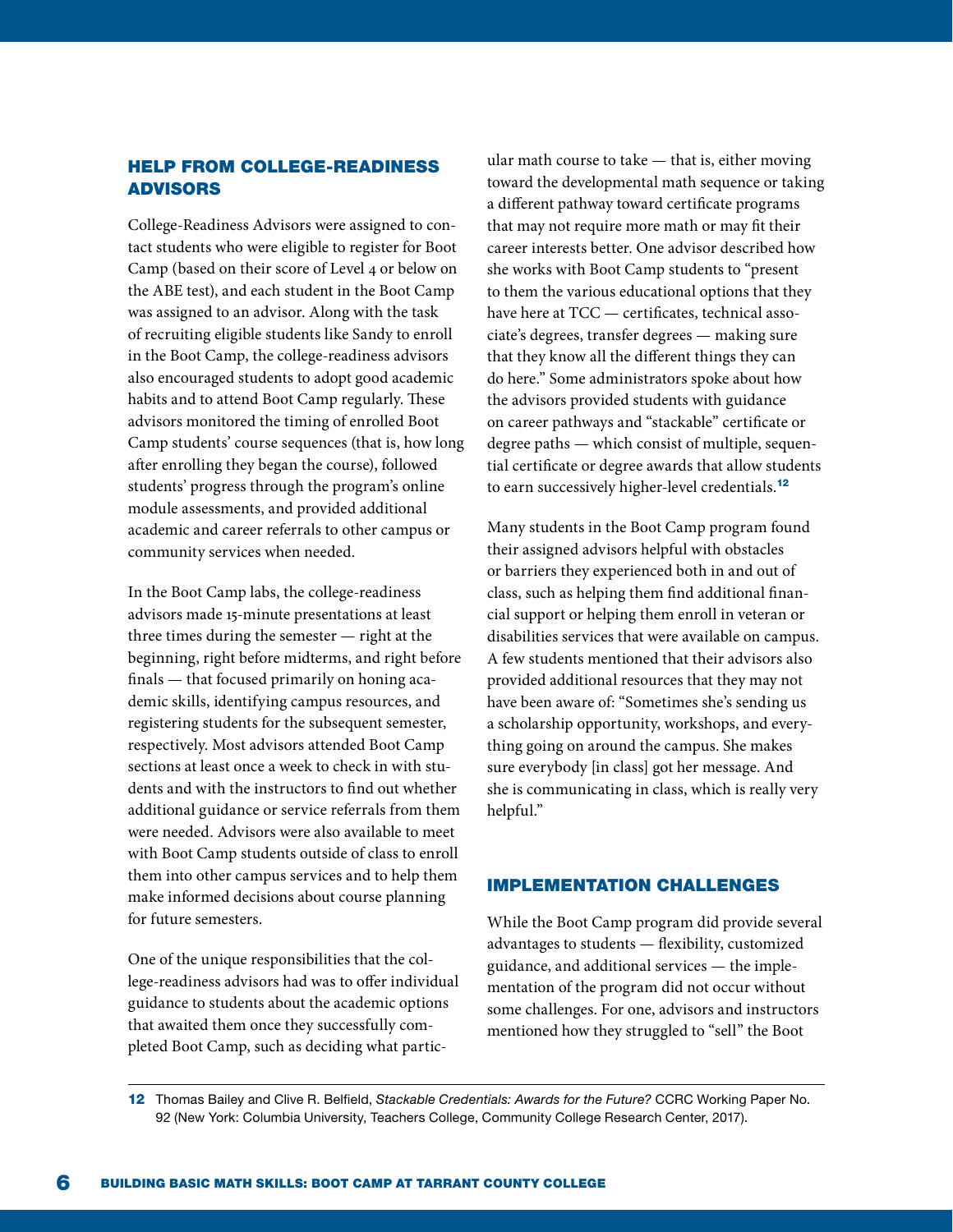Camp to students — which, unlike developmental courses, was not required, given that it was a noncredit program.<sup>13</sup> Thus, for many students, according to one advisor, taking a Boot Camp course was "like taking a class that doesn't count." Some advisors also pointed out the difficulty of convincing students to take Boot Camp because many of them needed to reach a certain number of credited hours in the semester to maximize their financial aid amount. Despite regular encouragement by both instructors and advisors, the college had difficulty keeping students enrolled through successful completion, given students' general reluctance to treat the noncredit Boot Camps as they would a credited course.

Some advisors mentioned that less individual help was available for students during the more fully enrolled morning Boot Camp sections, for which most students registered at the start of the semester. Because only two instructors were available in the lab at any given time, students in the earlier sections, which typically consisted of 20 students or more in the lab at the same time, received less individualized attention. Conversely, the afternoon and evening sessions, which regularly had far fewer students in attendance, offered students more time to interact and work with their instructors. The more crowded morning sessions also posed some difficulties for instructors, given the wider range of skill levels that Boot Camp students represented, as opposed to other courses in which most students had similar skill levels.

Finally, although successful Boot Camp students finished the program before the semester ended and scored at the ninth-grade level or above when they retook the TSI test, many still had to wait to enroll in the first developmental math course until the start of the following semester because of developmental sections already being filled by the middle of the semester, thus leaving them a gap

of time. Although instructors tried to encourage these "early completers" to stay in the Boot Camp course through the end of the semester, students had no real incentive to do so, thereby risking a decline in their newly acquired math skills.

# **CONCLUSION**

Despite some implementation challenges, TCC administrators considered the Boot Camp program as a successful venture for adhering to the state policy guidelines for revamping assessment and placement practices and for providing incoming students with the additional help they needed to be successful in their transition (or returning) to college. One administrator surmised that many students would have otherwise "dropped out and stopped going, but they have the option of Boot Camp and they have instructors with the patience to work with them."

Offering students the opportunity to sharpen their basic math skills at their own pace, along with additional supports that provided customized learning (via the module assessments) and guidance (via the college-readiness advisors), the Boot Camp program served to be more responsive to the varied math competency levels and educational goals that Boot Camp students embodied. And for students like Sandy, whose story began this brief, the extra convenience and attention that the program provided allowed her to simultaneously receive both old and new math knowledge. As she reflected,

I can't do this by myself. In order for me to progress and move forward, I've got to get help. So, I thank God for the Boot Camp program, because it's given me the opportunity to better myself and to pursue what I've been trying to get for many, many years.

13 Developmental education courses were required for some students, whereas Boot Camp is completely voluntary. In addition, some developmental education courses are credit-bearing, which means they count toward financial aid eligibility.